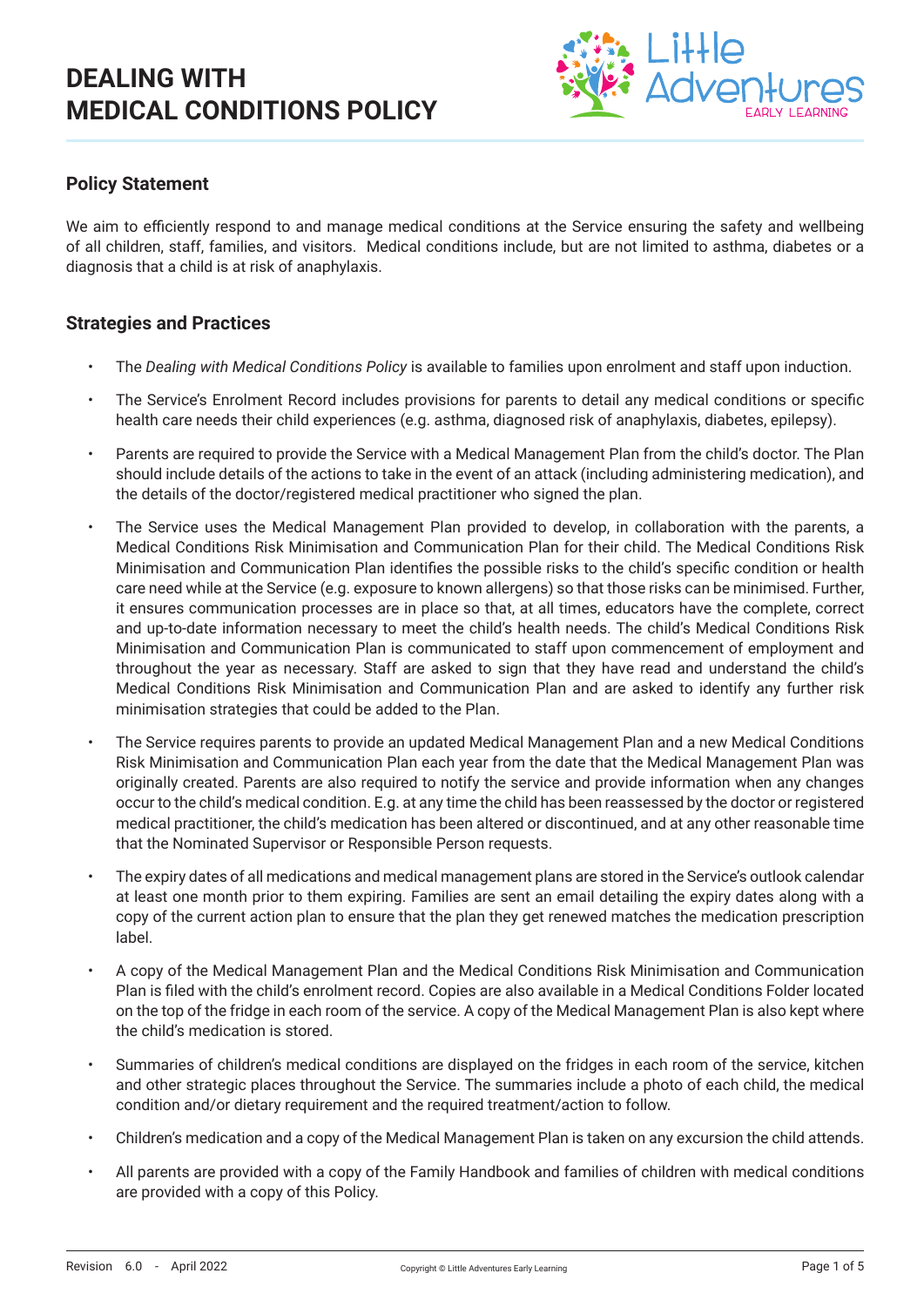

- All staff, students and volunteers commencing at the Service are required to read this policy and are orientated in the practices of dealing with asthma, anaphylaxis, diabetes and other medical conditions during the induction process and as required.
- All medical details held by the Service are kept confidential.
- The Service takes every precaution to ensure that no child who has been prescribed medication in relation to a specific health care need, allergy or relevant medical condition attends the Service without that medication.
- The Nominated Supervisor or Responsible Person communicates the specific health needs of each child to all staff / educators including the whereabouts of copies of the Medical Management Plan and any medication for the child. The Nominated Supervisor or Responsible Person ensures that any updates are promptly conveyed to all staff/educators.
- Medical Conditions is a consistent agenda item at each staff meeting.
- The Nominated Supervisor or Responsible Person provides all students and volunteers with an induction before they commence at the Service. The induction includes information about specific health care needs, where Medical Management Plans are displayed and where the children's medications are kept.
- The contact numbers of Emergency Services are displayed beside all telephone outlets in the Service, in other rooms and outside.
- All EpiPen's and asthma medications are stored readily accessible to all staff, but inaccessible to children. Parents are required to provide a supply of their child's prescribed medication, for their diagnosed medical condition, to be stored at the service. Staff will monitor and advise families when supplies are running low or nearing their expiry date.
- The service has emergency EpiPens and asthma medications available to use in the event of an emergency. These are also taken on excursions.
- In the event of an incident relating to a child who has a Medical Management Plan, that Plan must be followed explicitly. An Incident, Injury, Trauma and Illness Record is to be completed.
- In the case that an ambulance is contacted, the Responsible Person on the premises at the time of the incident will designate an educator to travel to the hospital and stay with the child until the parent/carer arrives. The educator will take the child's action plan, medication, enrolment record and any other relevant information.
- First Aid kits are located where educators can readily access them in an emergency, and they are also taken on excursions.
- The Service maintains an up-to-date record of the First Aid qualification status of all educators, together with their anaphylaxis and asthma management training.
- The expiry dates of all qualifications are stored in the Service's outlook calendar at least one month prior to them expiring.
- The Service ensures safe practices in handling and preparing food and beverages consumed by children at the Service and prioritises the medical needs of children with known allergies. The Service is 'Allergy Aware' and currently prohibits food containing nuts and whole eggs (e.g. quiche, boiled egg sandwiches) to be brought into the service. Educators take all reasonable steps to ensure this mandate is upheld.
- At this time, the Service has no children who administer their own medication. However, should a specific need arise the Service's practices will be adjusted to meet that need.
- The service keeps a record of all staff medical conditions. All staff are required to read and sign that they are aware of each staff members condition and the actions to follow for their individual health care needs.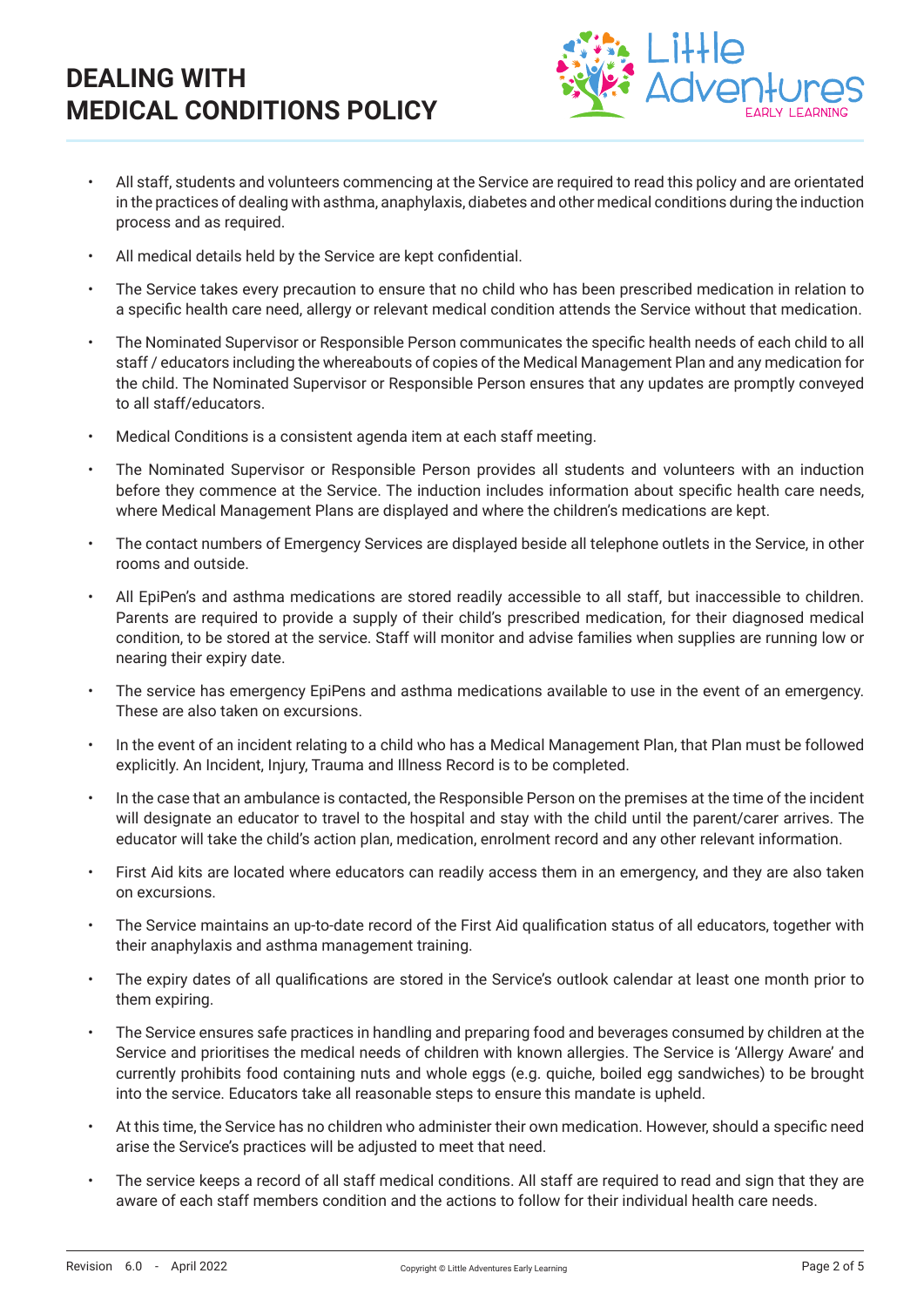

### **Asthma**

- Whenever a child with asthma enrols at Little Adventures Early Learning, or is diagnosed with asthma during their enrolment, communication strategies are implemented to inform all educators, students and volunteers, of:
	- the child's name, and the room in which they attend
	- the child's risk minimisation plan
	- where the child's Medical Management Plan is located; and,
	- where the child's medication is stored.
- Asthma reliever medications are stored in the individual child's Allergy Buddy in the laundry.
- There is an educator on the premises at all times who holds an approved qualification in emergency asthma management.
- Any child who has asthma is required to have a Medical Management Plan. The Service requires parents to provide an updated Medical Management Plan and a new Medical Conditions Risk Minimisation and Communication Plan each year from the date that the Medical Management Plan was originally created. Parents are also required to notify the service and provide information when any changes occur to the child's medical condition. E.g. at any time the child has been reassessed by the doctor or registered medical practitioner, the child's medication has been altered or discontinued, and at any other reasonable time that the Nominated Supervisor or Responsible Person requests.
- Emergency asthma reliever medication together with a spacer and mask are available at the service in case of an emergency situation.
- The services enrolment record includes provisions for families to authorise the following:
	- staff to administer Ventolin to their child in the event of an asthma emergency
	- staff to seek medical treatment from a registered medical practitioner, hospital or ambulance service; and,
	- transportation of their child by an ambulance service.
- Asthma medication can be administered without authorisation in the event of an emergency. If medication is administered in this circumstance, the service will ensure that a parent/guardian of the child and emergency services are notified as soon as practicable.
- The National Asthma Council (NAC), recommends that should a child not known to have asthma appear to be in severe respiratory distress, the Asthma First Aid plan should be followed immediately. If someone collapses and appears to have difficulty breathing, call an ambulance immediately, whether or not the person is known to have asthma:
	- Give 4 puffs of a reliever medication and repeat if no improvement
	- Keep giving 4 puffs every 4 minutes until the ambulance arrives

No harm is likely to result from giving reliever medication to someone who does not have asthma.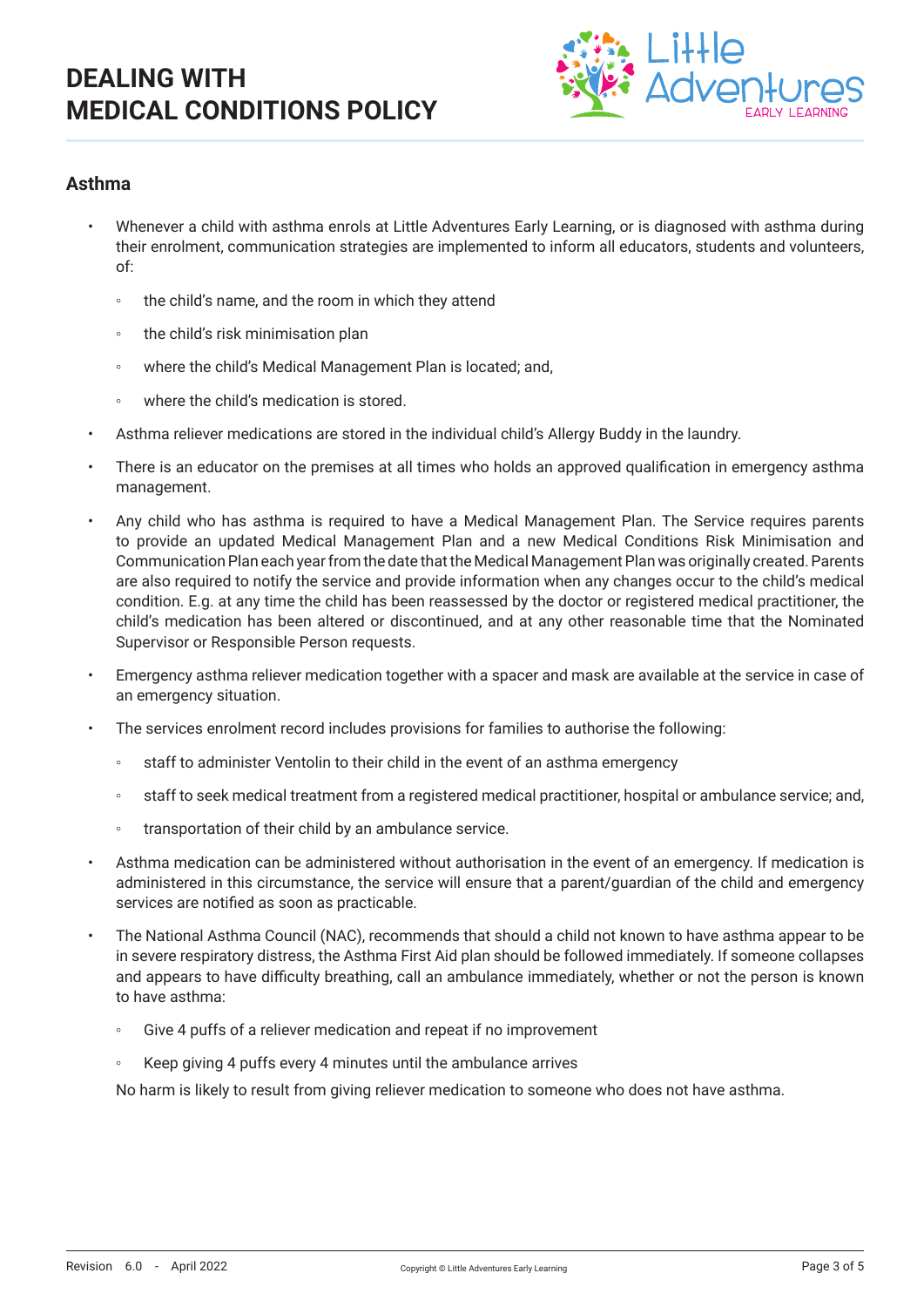

### **Anaphylaxis**

- Whenever a child with severe allergies/anaphylaxis enrols at Little Adventures Early Learning, or is diagnosed with severe allergies/anaphylaxis during their enrolment, communication strategies are implemented to inform all educators, students and volunteers, of:
	- the child's name and the room in which they attend
	- the child's risk minimisation plan
	- where the child's Medical Management Plan is located; and
	- where the child's adrenaline auto-injector is located.
- The child's auto injector will be stored in the individual child's Allergy Buddy in the laundry.
- Little Adventures Early Learning will advise families that a child who has been diagnosed as at risk of anaphylaxis is enrolled at the service and a notice will be displayed in the foyer.
- There is an educator on the premises at all times who holds an approved qualification in emergency anaphylaxis management.
- Educators are "Allergy Aware" of the common allergy causing foods and this information is used to guide their practice.
- Any child who is diagnosed at risk of anaphylaxis is required to have a Medical Management Plan. The Service requires parents to provide an updated Medical Management Plan and a new Medical Conditions Risk Minimisation and Communication Plan each year from the date that the Medical Management Plan was originally created. Parents are also required to notify the service and provide information when any changes occur to the child's medical condition. E.g. at any time the child has been reassessed by the doctor or registered medical practitioner, the child's medication has been altered or discontinued, and at any other reasonable time that the Nominated Supervisor or Responsible Person requests.
- Emergency EpiPen's are available at the service in case of an emergency situation.
- The services enrolment record includes provisions for families to authorise the following:
	- Staff to administer an Adrenaline autoiniector (EpiPen) if their child demonstrates signs of an anaphylactic reaction
	- Staff to seek medical treatment from a registered medical practitioner, hospital or ambulance service; and,
	- Transportation of their child by an ambulance service.
- An EpiPen can be administered without authorisation in the event of an emergency. If medication is administered in this circumstance, the service will ensure that a parent/guardian of the child and emergency services are notified as soon as practicable.
- For anaphylaxis emergencies, educators will follow the child's Medical Management Plan. If a child does not have an adrenaline auto-injector and appears to be having a reaction, staff will use the services emergency adrenaline auto injector. Staff administering the adrenaline will follow the instructions stored with the device. An ambulance will always be called. The used auto-injector will be given to ambulance officers on their arrival. Another child's adrenaline auto-injector will NOT be used.